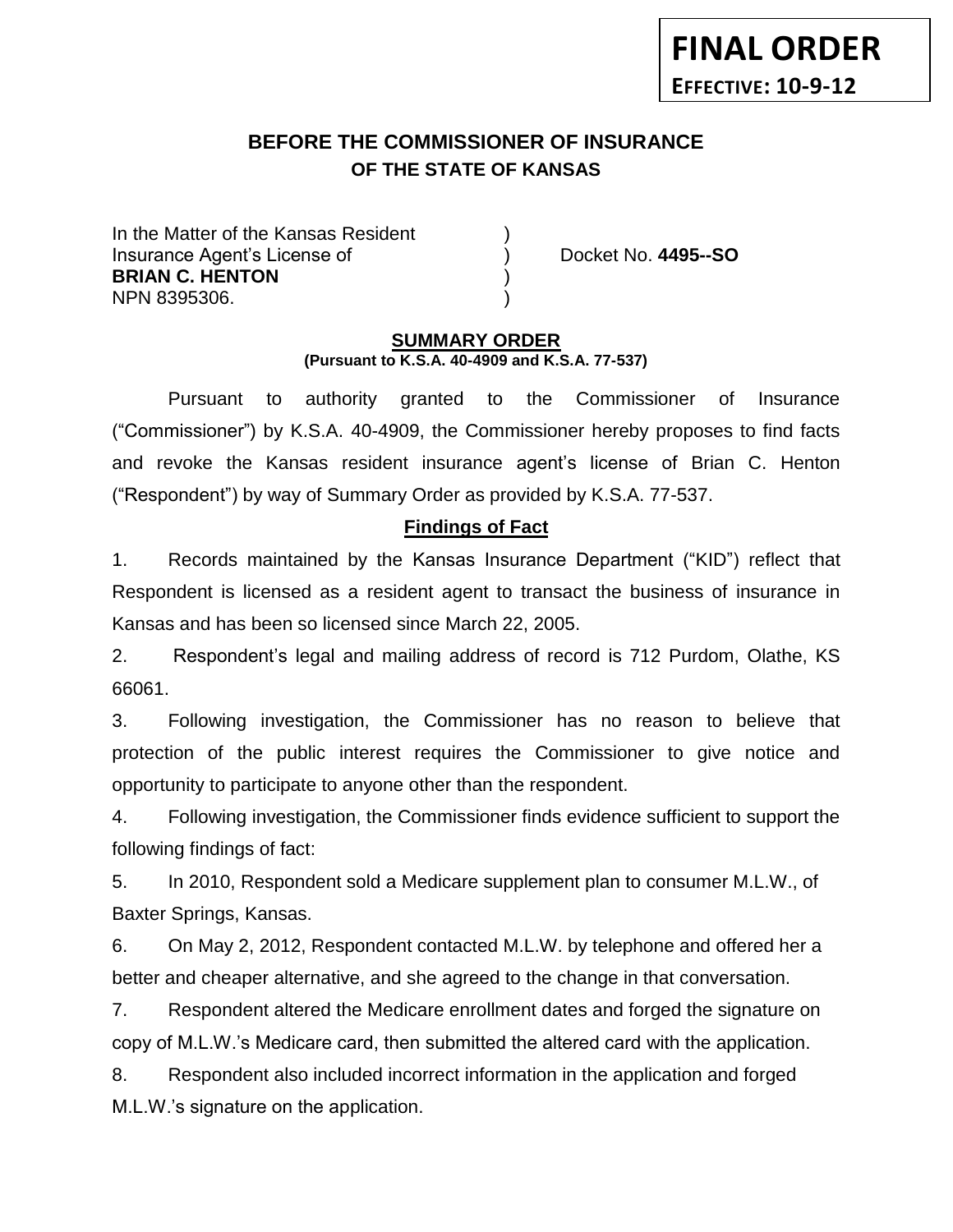9. By letter of August 27, 2012, addressed to Respondent at his address of record, counsel for KID summarized the foregoing information and invited Respondent to reply if he disputed the facts.

10. To date, Respondent has not replied, and the letter has not been returned; thus, the facts are deemed undisputed.

### **Applicable Law**

11. K.S.A. 2011 Supp. 40-4909(a) provides, in relevant part:

"The commissioner may deny, suspend, revoke or refuse renewal of any license issued under this act if the commissioner finds that the applicant or license holder has: . . .

(7) Admitted to or been found to have committed any insurance unfair trade practice or fraud in violation of K.S.A. 40-2404 and amendments thereto. . . .

(8) Used any fraudulent, coercive, or dishonest practice, or demonstrated any incompetence, untrustworthiness or financial irresponsibility in the conduct of business in this state or elsewhere. . . .

(10) Forged another person's name to an application for insurance or to any document related to an insurance transaction." K.S.A. 2011 Supp. 40-4909(a).

12. K.S.A. 40-2404(11) defines the following unfair trade practice: "Making false or

fraudulent statements or representations on or relative to an application for an

insurance policy, for the purpose of obtaining a fee, commission, money or other benefit from any insurer, agent, broker or individual."

13. The Commissioner may revoke any license issued under the Insurance Agents Licensing Act if the Commissioner finds that the interests of the insurer or the insurable interests of the public are not properly served under such license. K.S.A. 2011 Supp. 40-4909(b).

## **Conclusions of Law**

14. The Commissioner has jurisdiction over Respondent as well as the subject matter of this proceeding, and such proceeding is held in the public interest.

15. The Commissioner finds that Respondent's license may be revoked pursuant to K.S.A. 40-4909(a)(8) because Respondent has used a fraudulent or dishonest practice.

16. The Commissioner further finds based on the same conduct that Respondent's license may be revoked pursuant to K.S.A. 40-4909(a)(7) for having committed an

2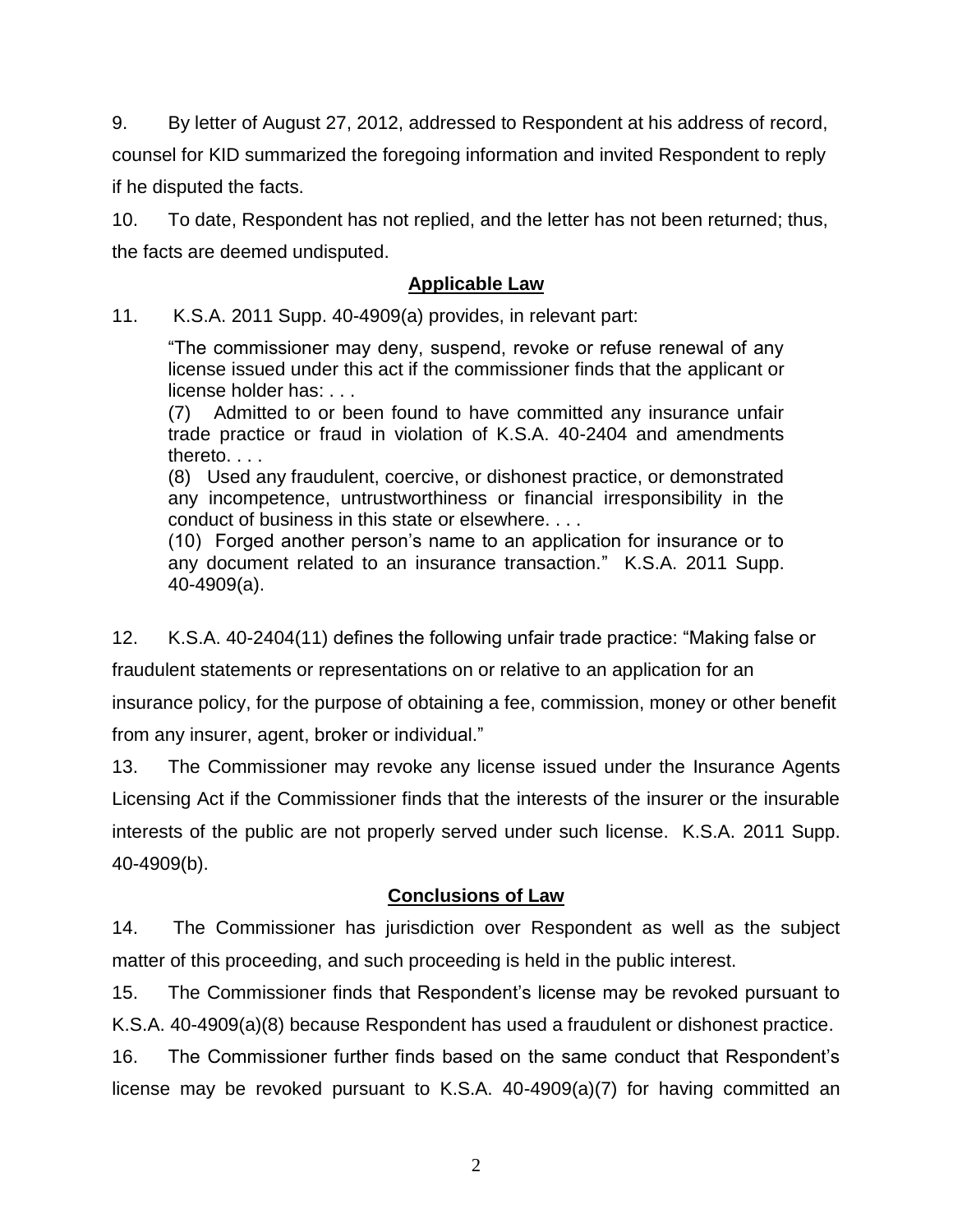insurance unfair trade practice in violation of K.S.A. 40-2404(11), and pursuant to K.S.A. 40-4909(a)(10) for having forged another person's name to an insurance application and a document related to an insurance transaction.

17. Based on the foregoing findings, the Commissioner concludes that sufficient grounds exist for the revocation of Respondent's insurance agent's license pursuant to K.S.A. 40-4909(a).

18. The Commissioner further concludes Respondent's license may be revoked pursuant to K.S.A. 40-4909(b) because such license is not properly serving the interests of the insurer and the insurable interests of the public.

19. Based on the facts and circumstances set forth herein, it appears that the use of summary proceedings in this matter is appropriate, in accordance with the provisions set forth in K.S.A. 77-537(a), in that the use of summary proceedings does not violate any provision of the law, the protection of the public interest does not require the KID to give notice and opportunity to participate to persons other than Respondent, and after investigation, KID believes in good faith that the allegations will be supported to the applicable standard of proof.

#### **Policy to be Served**

20. Before issuing an insurance agent license, the Commissioner must determine that the applicant is qualified and has not committed any act that would be grounds for denial, suspension, or revocation. K.S.A. 40-4905(b). Further, the Commissioner may revoke any license issued under the Insurance Agents Licensing Act if the Commissioner finds that the interests of the insurer or the insurable interests of the public are not properly served under the license. The following action is necessary and appropriate to promote the security and integrity of the insurance business and protect insurance consumers by licensing, or continuing to license, persons or entities to sell, solicit, or negotiate insurance in the State of Kansas only if their conduct indicates they are both qualified and trustworthy.

**IT IS THEREFORE ORDERED BY THE COMMISSIONER OF INSURANCE THAT** the Kansas resident insurance agent's license of **BRIAN C. HENTON** is hereby **REVOKED. It is further ordered,** that **BRIAN C. HENTON** shall **CEASE and DESIST** from the sale, solicitation, or negotiation of insurance, doing any act toward the sale,

3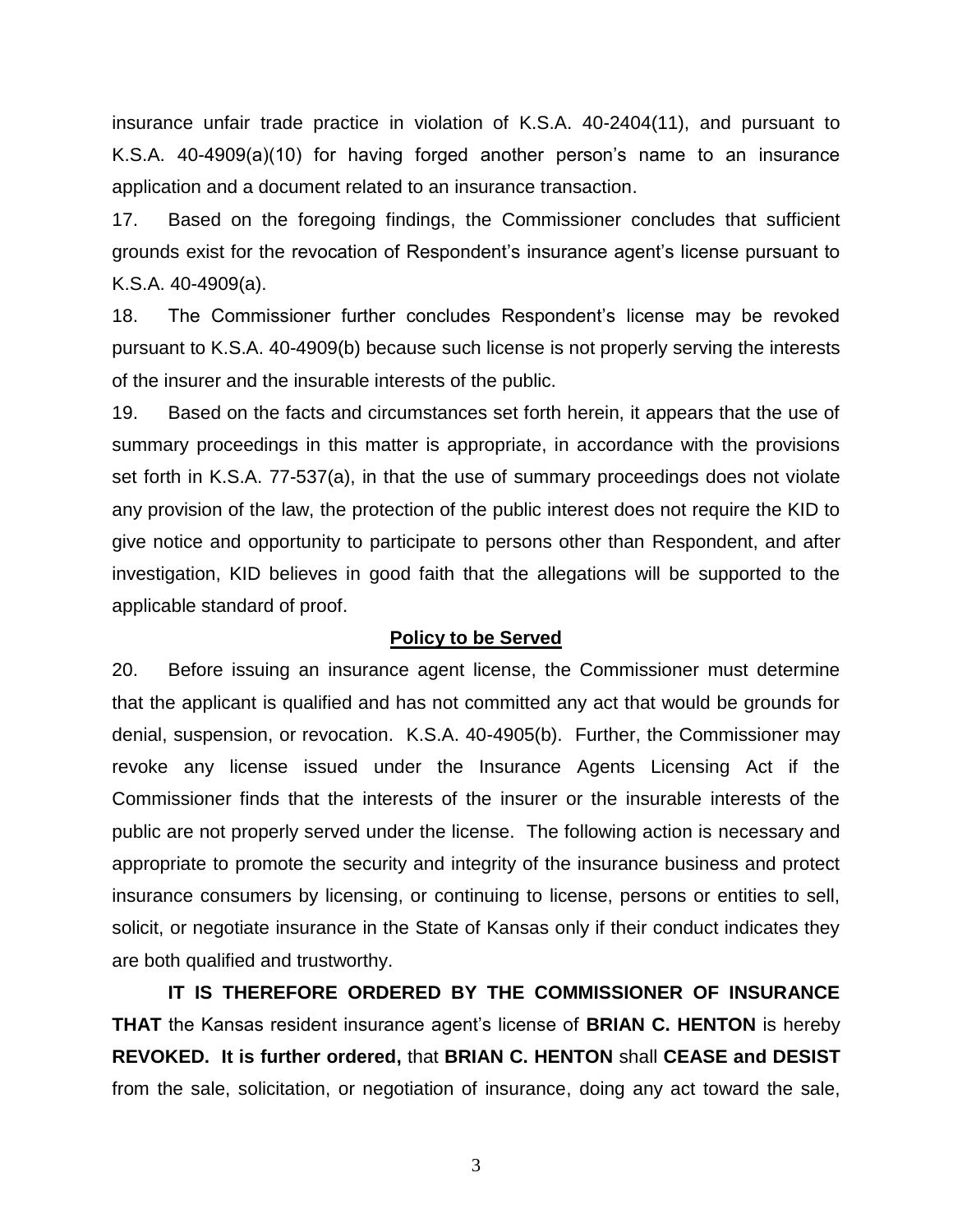solicitation, or negotiation of insurance, and/or receiving compensation deriving from the sale, solicitation, or negotiation of insurance in Kansas or on Kansas risks through business conducted on and after the effective date of this order.

**It is further ordered**, pursuant to KSA 77-415(b)(2)(A), that this order is designated by KID as precedent.

**IT IS SO ORDERED THIS \_\_20th\_\_ DAY OF SEPTEMBER 2012, IN THE CITY OF TOPEKA, COUNTY OF SHAWNEE, STATE OF KANSAS.**



\_/s/ Sandy Praeger\_\_\_\_\_\_\_\_\_\_\_\_\_\_\_\_ Sandy Praeger Commissioner of Insurance

BY:

\_/s/ Zachary J.C. Anshutz\_\_\_\_\_\_\_\_\_\_\_ Zachary J.C. Anshutz General Counsel

## **NOTICE OF RIGHTS TO HEARING AND REVIEW**

**Within fifteen (15) days of the date of service of this Summary Order, Respondent** may submit a written request for a hearing pursuant to K.S.A. 77-537 and K.S.A. 77-542. Any request for a hearing should be addressed to the following:

Zachary J.C. Anshutz, General Counsel Kansas Insurance Department 420 S.W.  $9<sup>th</sup>$  Street Topeka, Kansas 66612

If a hearing is requested, the Kansas Insurance Department will serve notice of the time and place of the hearing and information on procedures, right of representation, and other rights of parties relating to the conduct of the hearing.

**If a hearing is not requested in the time and manner stated above, this Summary Order shall become effective as a Final Order upon the expiration of time for requesting a hearing.** In the event Respondent files a Petition for Judicial Review, pursuant to K.S.A. 77-613(e), the agency officer to be served on behalf of the Kansas Insurance Department is